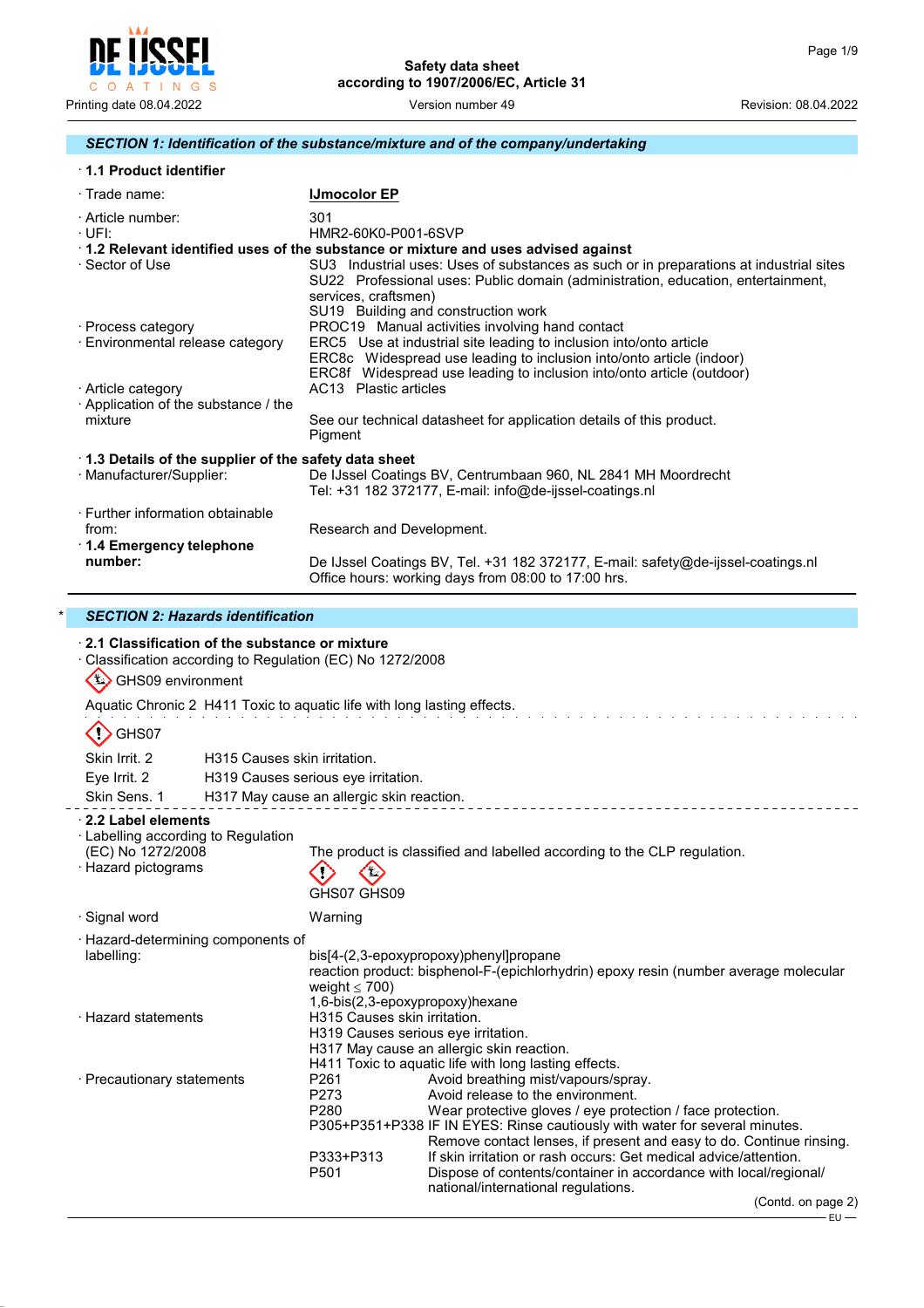

Printing date 08.04.2022 **Version number 49** Version number 49 Revision: 08.04.2022

#### **Trade name: IJmocolor EP**

| · Additional information:                                                              | (Contd. of page 1)<br>EUH211 Warning! Hazardous respirable droplets may be formed when sprayed. Do not<br>breathe spray or mist.                                                                                                                                                                                               |
|----------------------------------------------------------------------------------------|--------------------------------------------------------------------------------------------------------------------------------------------------------------------------------------------------------------------------------------------------------------------------------------------------------------------------------|
| · Labelling of packages where the contents do not exceed 125 ml<br>· Hazard pictograms | GHS07 GHS09                                                                                                                                                                                                                                                                                                                    |
| · Signal word                                                                          | Warning                                                                                                                                                                                                                                                                                                                        |
| · Hazard-determining components of<br>labelling:                                       | bis[4-(2,3-epoxypropoxy)phenyl]propane<br>reaction product: bisphenol-F-(epichlorhydrin) epoxy resin (number average molecular<br>weight $<$ 700)<br>1,6-bis(2,3-epoxypropoxy)hexane                                                                                                                                           |
| · Hazard statements                                                                    | H317 May cause an allergic skin reaction.                                                                                                                                                                                                                                                                                      |
| · Precautionary statements                                                             | Avoid breathing mist/vapours/spray.<br>P261<br>Wear protective gloves / eye protection / face protection.<br>P280<br>P333+P313 If skin irritation or rash occurs: Get medical advice/attention.<br>P <sub>501</sub><br>Dispose of contents/container in accordance with local/regional/national/<br>international regulations. |
| 2.3 Other hazards<br>· Results of PBT and vPvB assessment                              |                                                                                                                                                                                                                                                                                                                                |

- 
- · PBT: Not applicable.
- · vPvB: Not applicable.

# *SECTION 3: Composition/information on ingredients*

#### · **3.2 Chemical characterisation: Mixtures**

| Mixture of substances listed below with nonhazardous additions.<br>· Description:               |                                                                                                                                                                                                                                                               |              |  |
|-------------------------------------------------------------------------------------------------|---------------------------------------------------------------------------------------------------------------------------------------------------------------------------------------------------------------------------------------------------------------|--------------|--|
| · Dangerous components:                                                                         |                                                                                                                                                                                                                                                               |              |  |
| CAS: 13463-67-7<br>EINECS: 236-675-5<br>Index number: 022-006-00-2<br>Reg.nr.: 01-2119489379-17 | titanium dioxide<br>Carc. 2, H351                                                                                                                                                                                                                             | $25 - 50%$   |  |
| CAS: 1675-54-3<br>EINECS: 216-823-5<br>Index number: 603-073-00-2<br>Reg.nr.: 01-2119456619-26  | bis[4-(2,3-epoxypropoxy)phenyl]propane<br>Aquatic Chronic 2, H411; $\circled{}$ Skin Irrit. 2, H315; Eye Irrit. 2, H319; Skin Sens.<br>1. H <sub>3</sub> 17<br>Specific concentration limits: Eye Irrit. 2; H319: $C \ge 5$ %<br>Skin Irrit. 2; H315: C ≥ 5 % | $25 - 50\%$  |  |
| CAS: 9003-36-5<br>NLP: 500-006-8<br>Reg.nr.: 01-2119454392-40                                   | reaction product: bisphenol-F-(epichlorhydrin) epoxy resin (number average<br>molecular weight $<$ 700)<br>Aquatic Chronic 2, H411; $\circled{}$ Skin Irrit. 2, H315; Skin Sens. 1, H317                                                                      | $2.5 - 10\%$ |  |
| CAS: 933999-84-9<br>EC number: 618-939-5<br>Reg.nr.: 01-2119463471-41                           | 1,6-bis(2,3-epoxypropoxy)hexane<br>Skin Irrit. 2, H315; Eye Irrit. 2, H319; Skin Sens. 1, H317; Aquatic Chronic 3,<br>H412                                                                                                                                    | $2.5 - 10\%$ |  |
| · Additional information:                                                                       | For the wording of the listed hazard phrases refer to section 16.                                                                                                                                                                                             |              |  |

### *SECTION 4: First aid measures*

| 4.1 Description of first aid measures |                                                                                        |
|---------------------------------------|----------------------------------------------------------------------------------------|
| · General information:                | Immediately remove any clothing soiled by the product.                                 |
| · After inhalation:                   | Supply fresh air and to be sure call for a doctor.                                     |
|                                       | In case of unconsciousness place patient stably in side position for transportation.   |
| · After skin contact:                 | Immediately wash with water and soap and rinse thoroughly.                             |
| ⋅ After eye contact:                  | Rinse opened eye for several minutes under running water. If symptoms persist, consult |
|                                       | a doctor.                                                                              |
| · After swallowing:                   | If symptoms persist consult doctor.                                                    |
| $\cdot$ 4.2 Most important symptoms   |                                                                                        |
| and effects, both acute and           |                                                                                        |
| delayed                               | No further relevant information available.                                             |
| 4.3 Indication of any immediate       |                                                                                        |
| medical attention and special         |                                                                                        |
| treatment needed                      | No further relevant information available.                                             |
|                                       | $(Constant \cap "P)$                                                                   |

(Contd. on page 3)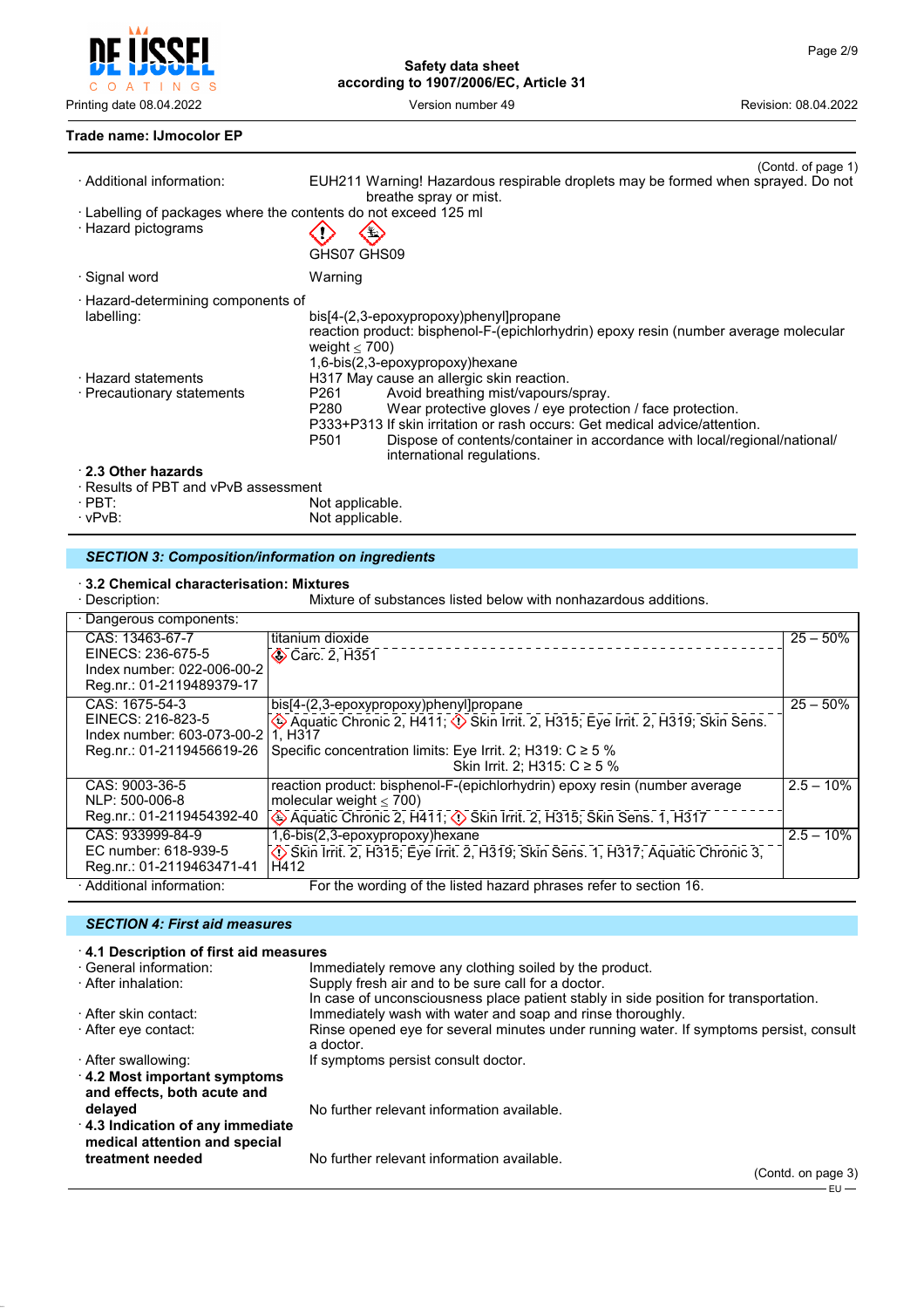$O$   $A$ INGS  $\top$ 

# **Safety data sheet according to 1907/2006/EC, Article 31**

Printing date 08.04.2022 Version number 49 Revision: 08.04.2022

### **Trade name: IJmocolor EP**

(Contd. of page 2)

| <b>SECTION 5: Firefighting measures</b>                                                                                                                                                  |                                                                                                                                                                                                                                     |  |  |
|------------------------------------------------------------------------------------------------------------------------------------------------------------------------------------------|-------------------------------------------------------------------------------------------------------------------------------------------------------------------------------------------------------------------------------------|--|--|
| ⋅5.1 Extinguishing media<br>· Suitable extinguishing agents:<br>5.2 Special hazards arising from<br>the substance or mixture<br>⋅ 5.3 Advice for firefighters<br>· Protective equipment: | Use fire extinguishing methods suitable to surrounding conditions.<br>No further relevant information available.<br>No special measures required.                                                                                   |  |  |
|                                                                                                                                                                                          |                                                                                                                                                                                                                                     |  |  |
|                                                                                                                                                                                          |                                                                                                                                                                                                                                     |  |  |
| <b>SECTION 6: Accidental release measures</b>                                                                                                                                            |                                                                                                                                                                                                                                     |  |  |
| $\cdot$ 6.1 Personal precautions,<br>protective equipment and<br>emergency procedures<br>6.2 Environmental precautions:                                                                  | Not required.<br>Do not allow product to reach sewage system or any water course.<br>Inform respective authorities in case of seepage into water course or sewage system.<br>Do not allow to enter sewers/ surface or ground water. |  |  |
| $\cdot$ 6.3 Methods and material for<br>containment and cleaning up:                                                                                                                     | Absorb with liquid-binding material (sand, diatomite, acid binders, universal binders,<br>sawdust).<br>Dispose contaminated material as waste according to item 13.<br>Ensure adequate ventilation.                                 |  |  |
| $\cdot$ 6.4 Reference to other sections.                                                                                                                                                 | See Section 7 for information on safe handling.<br>See Section 8 for information on personal protection equipment.<br>See Section 13 for disposal information.                                                                      |  |  |

## *SECTION 7: Handling and storage*

| 1.1 Precautions for safe<br>handling                                                                                                                                                                                                                                                                                                                               | Ensure good ventilation/exhaustion at the workplace.<br>Prevent formation of aerosols.                                                       |
|--------------------------------------------------------------------------------------------------------------------------------------------------------------------------------------------------------------------------------------------------------------------------------------------------------------------------------------------------------------------|----------------------------------------------------------------------------------------------------------------------------------------------|
| Information about fire - and<br>explosion protection:                                                                                                                                                                                                                                                                                                              | No special measures required.                                                                                                                |
| $\cdot$ 7.2 Conditions for safe storage, including any incompatibilities<br>· Storage:<br>$\cdot$ Requirements to be met by<br>storerooms and receptacles:<br>Information about storage in one<br>common storage facility:<br>· Further information about storage<br>conditions:<br>$\cdot$ Recommended storage<br>temperature:<br>$\cdot$ 7.3 Specific end use(s) | No special requirements.<br>Not required.<br>Keep container tightly sealed.<br>$5 - 30$ $\Box$<br>No further relevant information available. |

## \* *SECTION 8: Exposure controls/personal protection*

# · **8.1 Control parameters**

· Additional information about

No further data; see item 7.

· Ingredients with limit values that require monitoring at the<br>workplace:

The product does not contain any relevant quantities of materials with critical values that have to be monitored at the workplace.

| ⋅ DNEL (Derived No Effect Level) for workers                                           |                              |
|----------------------------------------------------------------------------------------|------------------------------|
| 13463-67-7 titanium dioxide                                                            |                              |
| Inhalative   Long-term - local effects, worker                                         | $10 \text{ mg/m}^3$ (Worker) |
| 1675-54-3 bis[4-(2,3-epoxypropoxy)phenyl]propane                                       |                              |
| Dermal   Long-term - systemic effects, worker 0.75 mg/kg bw/day (Worker)               |                              |
| Inhalative Long-term - systemic effects, worker $\frac{4.93 \text{ mg}}{m^3}$ (Worker) |                              |
|                                                                                        | (Contd. on page 4)           |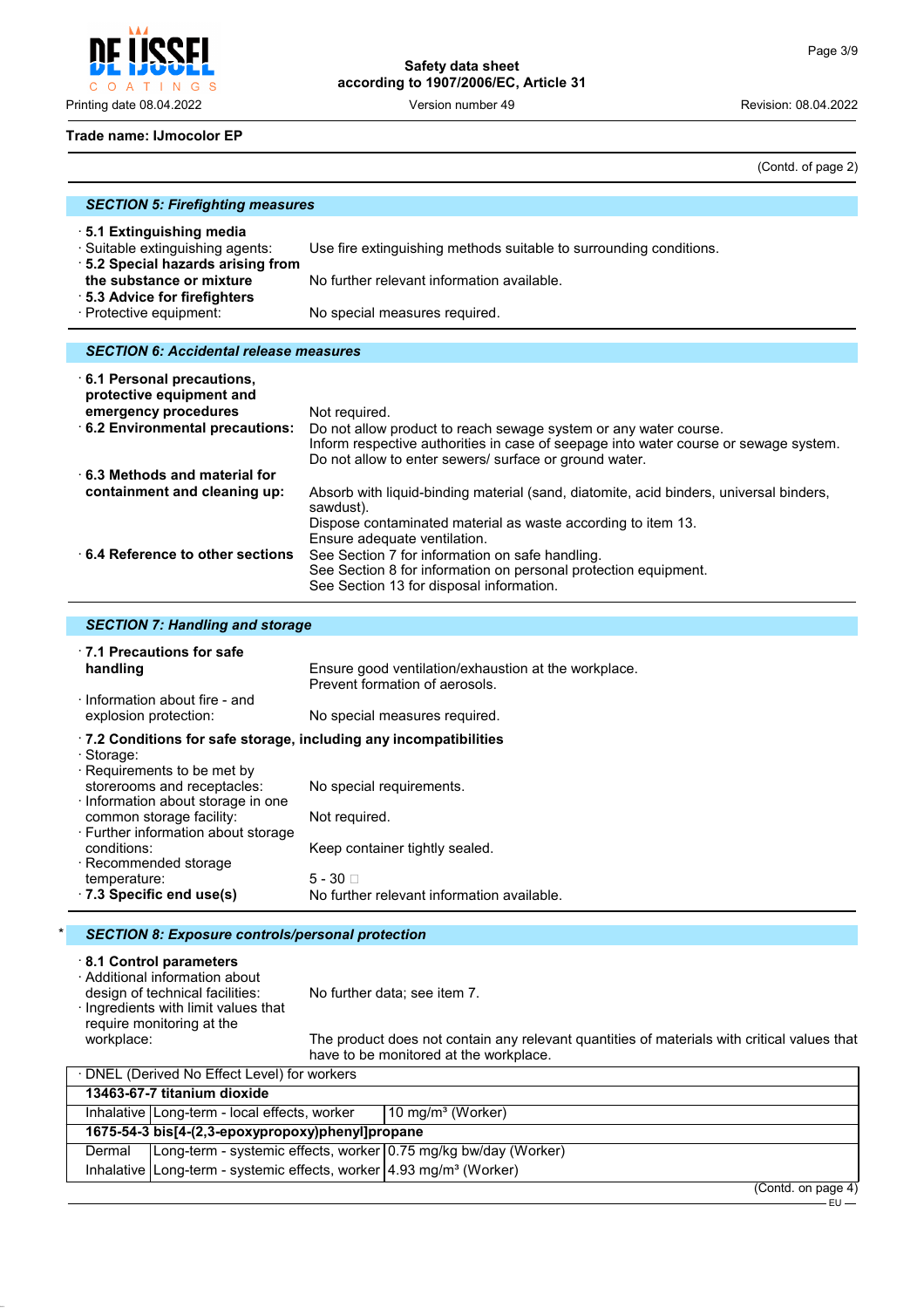

# **Trade name: IJmocolor EP**

|                                                                                               |                                                                                                        |                                            | (Contd. of page 3)                                                                                           |  |
|-----------------------------------------------------------------------------------------------|--------------------------------------------------------------------------------------------------------|--------------------------------------------|--------------------------------------------------------------------------------------------------------------|--|
|                                                                                               |                                                                                                        |                                            | 9003-36-5 reaction product: bisphenol-F-(epichlorhydrin) epoxy resin (number average molecular weight ≤ 700) |  |
| Dermal                                                                                        | Acute - local effects, worker                                                                          |                                            | 8.3 µg/cm <sup>2</sup> (Worker)                                                                              |  |
|                                                                                               | Long-term - systemic effects, worker 104.15 mg/kg bw/day (Worker)                                      |                                            |                                                                                                              |  |
|                                                                                               | Inhalative Long-term - systemic effects, worker 29.39 mg/m <sup>3</sup> (Worker)                       |                                            |                                                                                                              |  |
|                                                                                               | 933999-84-9 1,6-bis(2,3-epoxypropoxy)hexane                                                            |                                            |                                                                                                              |  |
| Dermal                                                                                        | Long-term - systemic effects, worker 2.8 mg/kg bw/day (Worker)                                         |                                            |                                                                                                              |  |
|                                                                                               | Long term - local effects, worker                                                                      |                                            | 22.6 µg/cm <sup>2</sup> (Worker)                                                                             |  |
|                                                                                               | Inhalative   Long-term - systemic effects, worker   10.57 mg/m <sup>3</sup> (Worker)                   |                                            |                                                                                                              |  |
|                                                                                               | Long-term - local effects, worker                                                                      |                                            | 0.44 mg/m <sup>3</sup> (Worker)                                                                              |  |
|                                                                                               | · DNEL (Derived No Effect Level) for the general population                                            |                                            |                                                                                                              |  |
|                                                                                               | 13463-67-7 titanium dioxide                                                                            |                                            |                                                                                                              |  |
| Oral                                                                                          |                                                                                                        |                                            | Long-term - systemic effects, general population 700 mg/kg bw/day (General population)                       |  |
|                                                                                               | 1675-54-3 bis[4-(2,3-epoxypropoxy)phenyl]propane                                                       |                                            |                                                                                                              |  |
| Oral                                                                                          | Long-term - systemic effects, general population 0.5 mg/kg bw/day (General population)                 |                                            |                                                                                                              |  |
| Dermal                                                                                        |                                                                                                        |                                            | Long-term - systemic effects, general population 0.0893 mg/kg bw/day (General population)                    |  |
|                                                                                               | Inhalative Long-term - systemic effects, general population $0.87 \text{ mg/m}^3$ (General population) |                                            |                                                                                                              |  |
|                                                                                               |                                                                                                        |                                            | 9003-36-5 reaction product: bisphenol-F-(epichlorhydrin) epoxy resin (number average molecular weight ≤ 700) |  |
| Oral                                                                                          |                                                                                                        |                                            | Long-term - systemic effects, general population 6.25 mg/kg bw/day (General population)                      |  |
| Dermal                                                                                        |                                                                                                        |                                            | Long-term - systemic effects, general population 62.5 mg/kg bw/day (General population)                      |  |
|                                                                                               | Inhalative Long-term - systemic effects, general population 8.7 mg/m <sup>3</sup> (General population) |                                            |                                                                                                              |  |
|                                                                                               | 933999-84-9 1,6-bis(2,3-epoxypropoxy)hexane                                                            |                                            |                                                                                                              |  |
| Oral                                                                                          | Acute - systemic effects, general population                                                           |                                            | 0.83 mg/kg bw/day (General population)                                                                       |  |
|                                                                                               |                                                                                                        |                                            | Long-term - systemic effects, general population 0.83 mg/kg bw/day (General population)                      |  |
| Dermal                                                                                        | Acute - systemic effects, general population                                                           |                                            | 1.7 mg/kg bw/day (General population)                                                                        |  |
|                                                                                               | Acute - local effects, general population                                                              |                                            | 13.6 µg/cm <sup>2</sup> (General population)                                                                 |  |
|                                                                                               | Long-term - systemic effects, general population                                                       |                                            | 1.7 mg/kg bw/day (General population)                                                                        |  |
|                                                                                               | Long-term - local effects, general population                                                          |                                            | 13.6 µg/cm <sup>2</sup> (General population)                                                                 |  |
|                                                                                               | Inhalative   Acute - systemic effects, general population                                              |                                            | 2.9 mg/m <sup>3</sup> (General population)                                                                   |  |
|                                                                                               | Long-term - systemic effects, general population 2.9 mg/m <sup>3</sup> (General population)            |                                            |                                                                                                              |  |
|                                                                                               | Long-term - local effects, general population                                                          |                                            | 0.27 mg/m <sup>3</sup> (General population)                                                                  |  |
|                                                                                               |                                                                                                        |                                            |                                                                                                              |  |
|                                                                                               | · PNEC (Predicted No Effect Concentration) values                                                      |                                            |                                                                                                              |  |
|                                                                                               | 13463-67-7 titanium dioxide                                                                            |                                            |                                                                                                              |  |
|                                                                                               | Aquatic compartment - freshwater                                                                       |                                            | 0.127 mg/l (Freshwater)                                                                                      |  |
|                                                                                               | Aquatic compartment - marine water                                                                     |                                            | 1 mg/l (Marine water)                                                                                        |  |
|                                                                                               | Aquatic compartment - water, intermittent releases 0.61 mg/l (Intermittent release water)              |                                            |                                                                                                              |  |
|                                                                                               | Aquatic compartment - sediment in freshwater                                                           |                                            | 1,000 mg/kg sed dw (Sediment freshwater)                                                                     |  |
|                                                                                               | Aquatic compartment - sediment in marine water                                                         |                                            | 100 mg/kg sed dw (Sediment marine water)                                                                     |  |
|                                                                                               | Terrestrial compartment - soil                                                                         |                                            | 100 mg/kg dw (Soil)                                                                                          |  |
|                                                                                               | Oral secondary poisoning                                                                               |                                            | 1,667 mg/kg food (Food sec poisoning)                                                                        |  |
|                                                                                               | 1675-54-3 bis[4-(2,3-epoxypropoxy)phenyl]propane                                                       |                                            |                                                                                                              |  |
|                                                                                               | Aquatic compartment - freshwater                                                                       |                                            | 0.006 mg/l (Freshwater)                                                                                      |  |
|                                                                                               | 0.001 mg/l (Marine water)<br>Aquatic compartment - marine water                                        |                                            |                                                                                                              |  |
|                                                                                               | 0.341 mg/kg sed dw (Sediment freshwater)<br>Aquatic compartment - sediment in freshwater               |                                            |                                                                                                              |  |
|                                                                                               | Aquatic compartment - sediment in marine water                                                         | 0.034 mg/kg sed dw (Sediment marine water) |                                                                                                              |  |
|                                                                                               | Terrestrial compartment - soil<br>0.065 mg/kg dw (Soil)                                                |                                            |                                                                                                              |  |
|                                                                                               | 10 mg/l $(stp)$<br>Sewage treatment plant                                                              |                                            |                                                                                                              |  |
|                                                                                               | Oral secondary poisoning                                                                               |                                            | 11 mg/kg food (Food sec poisoning)                                                                           |  |
|                                                                                               |                                                                                                        |                                            | 9003-36-5 reaction product: bisphenol-F-(epichlorhydrin) epoxy resin (number average molecular weight ≤ 700) |  |
|                                                                                               | Aquatic compartment - freshwater                                                                       |                                            | 0.003 mg/l (Freshwater)                                                                                      |  |
| Aquatic compartment - marine water                                                            |                                                                                                        | 0.0003 mg/l (Marine water)                 |                                                                                                              |  |
|                                                                                               | Aquatic compartment - water, intermittent releases 0.0254 mg/l (Intermittent release water)            |                                            |                                                                                                              |  |
| 0.294 mg/kg sed dw (Sediment freshwater)<br>Aquatic compartment - sediment in freshwater      |                                                                                                        |                                            |                                                                                                              |  |
| 0.0294 mg/kg sed dw (Sediment marine water)<br>Aquatic compartment - sediment in marine water |                                                                                                        |                                            |                                                                                                              |  |
|                                                                                               |                                                                                                        |                                            | (Contd. on page 5)                                                                                           |  |

EU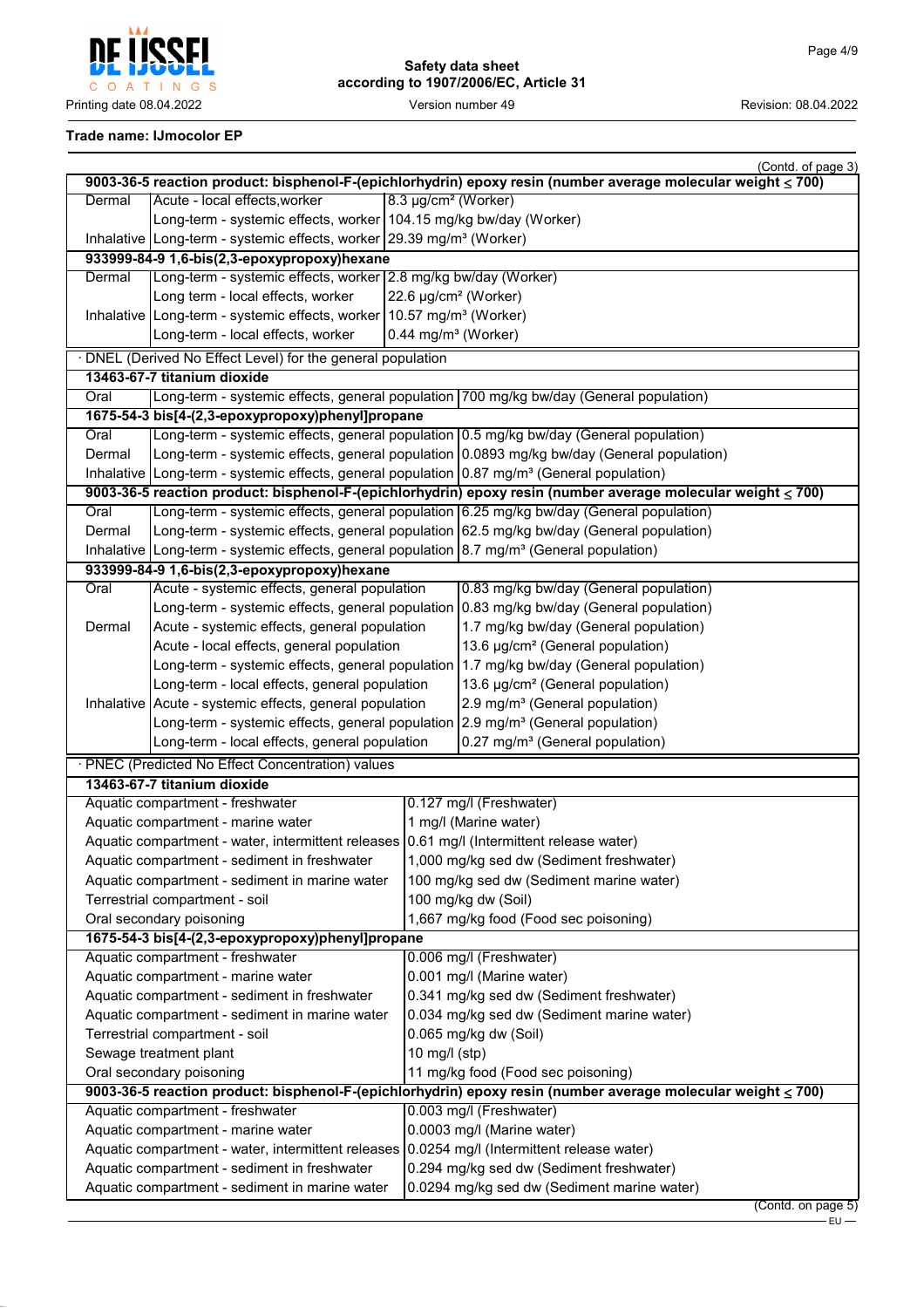

## **Trade name: IJmocolor EP**

|                                                                                                                                                                                                                                                                        |                                                                                                                  | (Contd. of page 4)                                                                                                                                                                                                                                                                                                                                                                                                                                                                                                                                                                                                                       |  |
|------------------------------------------------------------------------------------------------------------------------------------------------------------------------------------------------------------------------------------------------------------------------|------------------------------------------------------------------------------------------------------------------|------------------------------------------------------------------------------------------------------------------------------------------------------------------------------------------------------------------------------------------------------------------------------------------------------------------------------------------------------------------------------------------------------------------------------------------------------------------------------------------------------------------------------------------------------------------------------------------------------------------------------------------|--|
| Terrestrial compartment - soil                                                                                                                                                                                                                                         |                                                                                                                  | 0.237 mg/kg dw (Soil)                                                                                                                                                                                                                                                                                                                                                                                                                                                                                                                                                                                                                    |  |
| Sewage treatment plant                                                                                                                                                                                                                                                 |                                                                                                                  | 10 mg/l (stp)                                                                                                                                                                                                                                                                                                                                                                                                                                                                                                                                                                                                                            |  |
| 933999-84-9 1,6-bis(2,3-epoxypropoxy)hexane                                                                                                                                                                                                                            |                                                                                                                  |                                                                                                                                                                                                                                                                                                                                                                                                                                                                                                                                                                                                                                          |  |
| Aquatic compartment - freshwater                                                                                                                                                                                                                                       |                                                                                                                  | 0.0115 mg/l (Freshwater)                                                                                                                                                                                                                                                                                                                                                                                                                                                                                                                                                                                                                 |  |
| Aquatic compartment - marine water                                                                                                                                                                                                                                     |                                                                                                                  | 0.0015 mg/l (Marine water)                                                                                                                                                                                                                                                                                                                                                                                                                                                                                                                                                                                                               |  |
| Aquatic compartment - water, intermittent releases                                                                                                                                                                                                                     |                                                                                                                  | 0.115 mg/l (Intermittent release water)                                                                                                                                                                                                                                                                                                                                                                                                                                                                                                                                                                                                  |  |
| Aquatic compartment - sediment in freshwater                                                                                                                                                                                                                           |                                                                                                                  | 0.283 mg/kg sed dw (Sediment freshwater)                                                                                                                                                                                                                                                                                                                                                                                                                                                                                                                                                                                                 |  |
| Aquatic compartment - sediment in marine water                                                                                                                                                                                                                         |                                                                                                                  | 0.283 mg/kg sed dw (Sediment marine water)                                                                                                                                                                                                                                                                                                                                                                                                                                                                                                                                                                                               |  |
| · Additional information:                                                                                                                                                                                                                                              |                                                                                                                  | The lists valid during the making were used as basis.                                                                                                                                                                                                                                                                                                                                                                                                                                                                                                                                                                                    |  |
| 8.2 Exposure controls<br>· Personal protective equipment:<br>General protective and hygienic<br>measures:                                                                                                                                                              |                                                                                                                  | Keep away from foodstuffs, beverages and feed.<br>Immediately remove all soiled and contaminated clothing<br>Wash hands before breaks and at the end of work.<br>Avoid contact with the eyes and skin.                                                                                                                                                                                                                                                                                                                                                                                                                                   |  |
| · Respiratory protection:                                                                                                                                                                                                                                              |                                                                                                                  | In case of brief exposure or low pollution use respiratory filter device. In case of<br>intensive or longer exposure use self-contained respiratory protective device.                                                                                                                                                                                                                                                                                                                                                                                                                                                                   |  |
| · Protection of hands:                                                                                                                                                                                                                                                 | Protective gloves<br>the preparation.<br>diffusion and the degradation                                           | The glove material has to be impermeable and resistant to the product/ the substance/<br>Due to missing tests no recommendation to the glove material can be given for the<br>product/ the preparation/ the chemical mixture.<br>Selection of the glove material on consideration of the penetration times, rates of                                                                                                                                                                                                                                                                                                                     |  |
| · Material of gloves<br>· Penetration time of glove material                                                                                                                                                                                                           | Nitrile rubber, NBR                                                                                              | The selection of the suitable gloves does not only depend on the material, but also on<br>further marks of quality and varies from manufacturer to manufacturer. As the product is<br>a preparation of several substances, the resistance of the glove material can not be<br>calculated in advance and has therefore to be checked prior to the application.<br>Recommended thickness of the material: $\geq 0.3$ mm<br>The exact break trough time has to be found out by the manufacturer of the protective<br>gloves and has to be observed.<br>For the mixture of chemicals mentioned below the penetration time has to be at least |  |
| · For the permanent contact gloves<br>made of the following materials are<br>suitable:<br>As protection from splashes gloves<br>made of the following materials are<br>suitable:<br>· Not suitable are gloves made of<br>the following materials:<br>· Eye protection: | Nitrile rubber, NBR<br>Nitrile rubber, NBR<br>Leather gloves<br>Strong material gloves<br>Tightly sealed goggles | 480 minutes (Permeation according to EN 16523-1:2015: Level 6).                                                                                                                                                                                                                                                                                                                                                                                                                                                                                                                                                                          |  |

# *SECTION 9: Physical and chemical properties*

| 9.1 Information on basic physical and chemical properties<br>· General Information<br>· Appearance:                    |                                     |                    |
|------------------------------------------------------------------------------------------------------------------------|-------------------------------------|--------------------|
| Form:                                                                                                                  | Fluid                               |                    |
| Colour:                                                                                                                | According to product specification  |                    |
| · Odour:                                                                                                               | Characteristic                      |                    |
| Odour threshold:                                                                                                       | Not determined.                     |                    |
| · pH-value:                                                                                                            | Not determined.                     |                    |
| $\cdot$ Change in condition<br>Melting point/freezing point:<br>Initial boiling point and boiling range: Undetermined. | Undetermined.                       |                    |
| · Flash point:                                                                                                         | > 150 °C (Pensky Martens, ASTM D93) |                    |
|                                                                                                                        |                                     | (Contd. on page 6) |

EU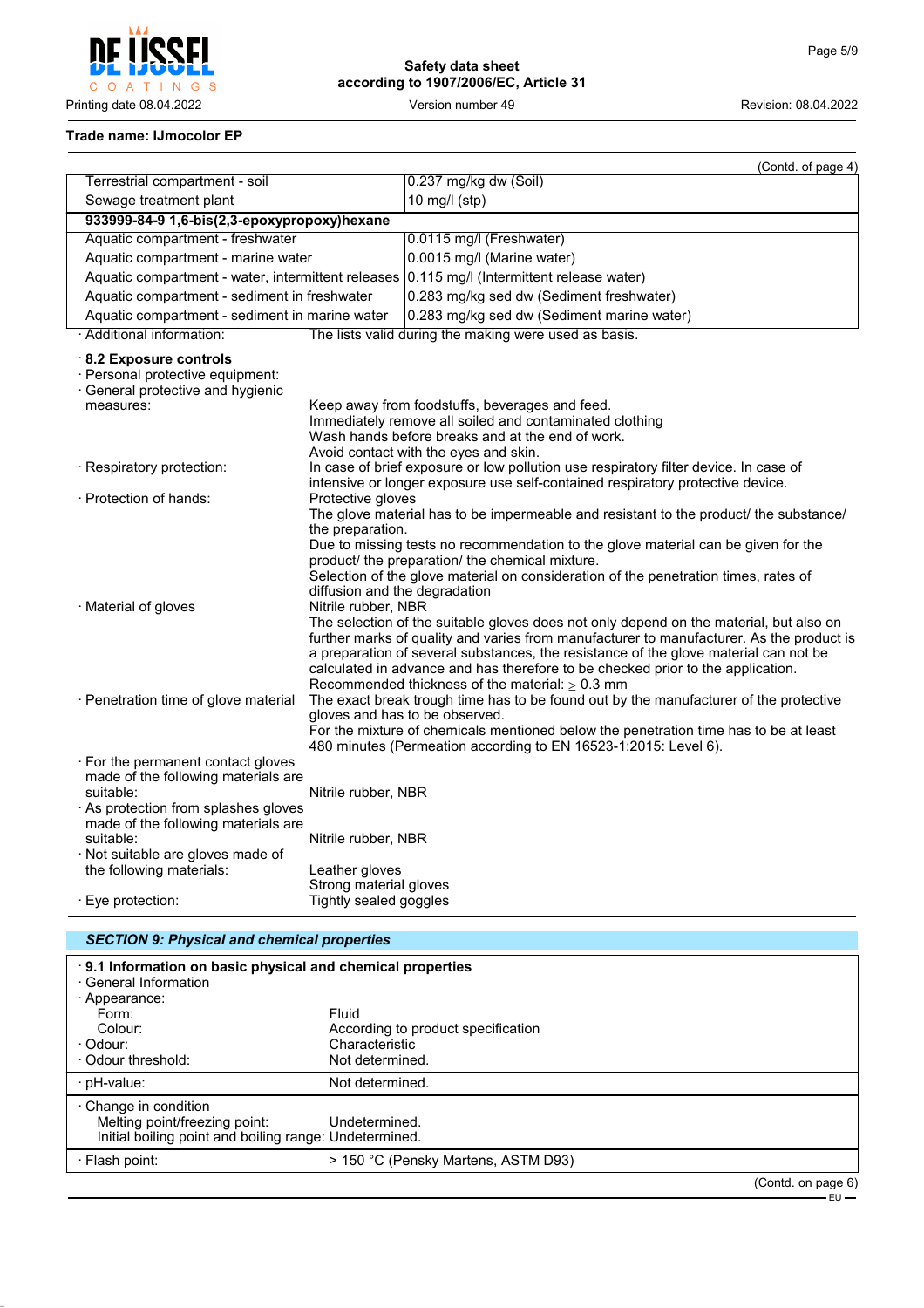

#### **Trade name: IJmocolor EP**

|                                                                                     |                                                                                                           | (Contd. of page 5) |
|-------------------------------------------------------------------------------------|-----------------------------------------------------------------------------------------------------------|--------------------|
| · Flammability (solid, gas):                                                        | Not applicable.                                                                                           |                    |
| · Decomposition temperature:                                                        | Not determined.                                                                                           |                    |
| Auto-ignition temperature:                                                          | Product is not selfigniting.                                                                              |                    |
| · Explosive properties:                                                             | Product does not present an explosion hazard.                                                             |                    |
| Explosion limits:<br>Lower:<br>Upper:                                               | Not determined.<br>Not determined.                                                                        |                    |
| · Vapour pressure:                                                                  | Not determined.                                                                                           |                    |
| · Density at 20 °C:<br>· Relative density<br>· Vapour density<br>· Evaporation rate | 1.766 g/cm <sup>3</sup> (DIN 51757, ASTM D 1298)<br>Not determined.<br>Not determined.<br>Not determined. |                    |
| Solubility in / Miscibility with<br>water:                                          | Not miscible or difficult to mix.                                                                         |                    |
| · Partition coefficient: n-octanol/water:                                           | Not determined.                                                                                           |                    |
| · Viscosity:<br>Dynamic:<br>Kinematic:                                              | Not determined.<br>Not determined.                                                                        |                    |
| · Solvent content:<br>VOC (2004/42/EC):                                             | 0.00%                                                                                                     |                    |
| Solids content:                                                                     | 100.0 %                                                                                                   |                    |
| 9.2 Other information                                                               | No further relevant information available.                                                                |                    |

| <b>SECTION 10: Stability and reactivity</b>                                     |                                                       |  |
|---------------------------------------------------------------------------------|-------------------------------------------------------|--|
| $\cdot$ 10.1 Reactivity<br>10.2 Chemical stability<br>· Thermal decomposition / | No further relevant information available.            |  |
| conditions to be avoided:<br>10.3 Possibility of hazardous                      | No decomposition if used according to specifications. |  |
| reactions                                                                       | No dangerous reactions known.                         |  |
| ↑ 10.4 Conditions to avoid                                                      | No further relevant information available.            |  |
| 10.5 Incompatible materials:                                                    | No further relevant information available.            |  |
| ⋅ 10.6 Hazardous decomposition<br>products:                                     | No dangerous decomposition products known.            |  |

## \* *SECTION 11: Toxicological information*

# · **11.1 Information on toxicological effects**

External on available data, the classification criteria are not met.

| · LD/LC50 values relevant for classification:                     |                                                                                                              |                                         |                         |                                      |                    |
|-------------------------------------------------------------------|--------------------------------------------------------------------------------------------------------------|-----------------------------------------|-------------------------|--------------------------------------|--------------------|
| ⋅ Components                                                      |                                                                                                              | Type                                    | Value                   | <b>Species</b>                       |                    |
|                                                                   | 13463-67-7 titanium dioxide                                                                                  |                                         |                         |                                      |                    |
| Oral                                                              |                                                                                                              | $ LD50  > 20,000$ mg/kg (Rat)           |                         |                                      |                    |
|                                                                   |                                                                                                              | Dermal $ LD50  > 10,000$ mg/kg (Rabbit) |                         |                                      |                    |
|                                                                   | 9003-36-5 reaction product: bisphenol-F-(epichlorhydrin) epoxy resin (number average molecular weight ≤ 700) |                                         |                         |                                      |                    |
| Oral                                                              |                                                                                                              | LD50 23,800 mg/kg (Rat)                 |                         |                                      |                    |
|                                                                   |                                                                                                              | Dermal   LD50   > 2,000 mg/kg (Rabbit)  |                         |                                      |                    |
|                                                                   | 933999-84-9 1,6-bis(2,3-epoxypropoxy)hexane                                                                  |                                         |                         |                                      |                    |
| Oral                                                              |                                                                                                              | LD50 2,900 mg/kg (Rat)                  |                         |                                      |                    |
|                                                                   |                                                                                                              | Dermal $ LD50  > 4,900$ mg/kg (Rat)     |                         |                                      |                    |
| · Primary irritant effect:                                        |                                                                                                              |                                         |                         |                                      |                    |
| · Skin corrosion/irritation                                       |                                                                                                              |                                         | Causes skin irritation. |                                      |                    |
| · Serious eye damage/irritation<br>Causes serious eye irritation. |                                                                                                              |                                         |                         |                                      |                    |
|                                                                   |                                                                                                              | · Respiratory or skin sensitisation     |                         | May cause an allergic skin reaction. |                    |
|                                                                   |                                                                                                              |                                         |                         |                                      | (Contd. on page 7) |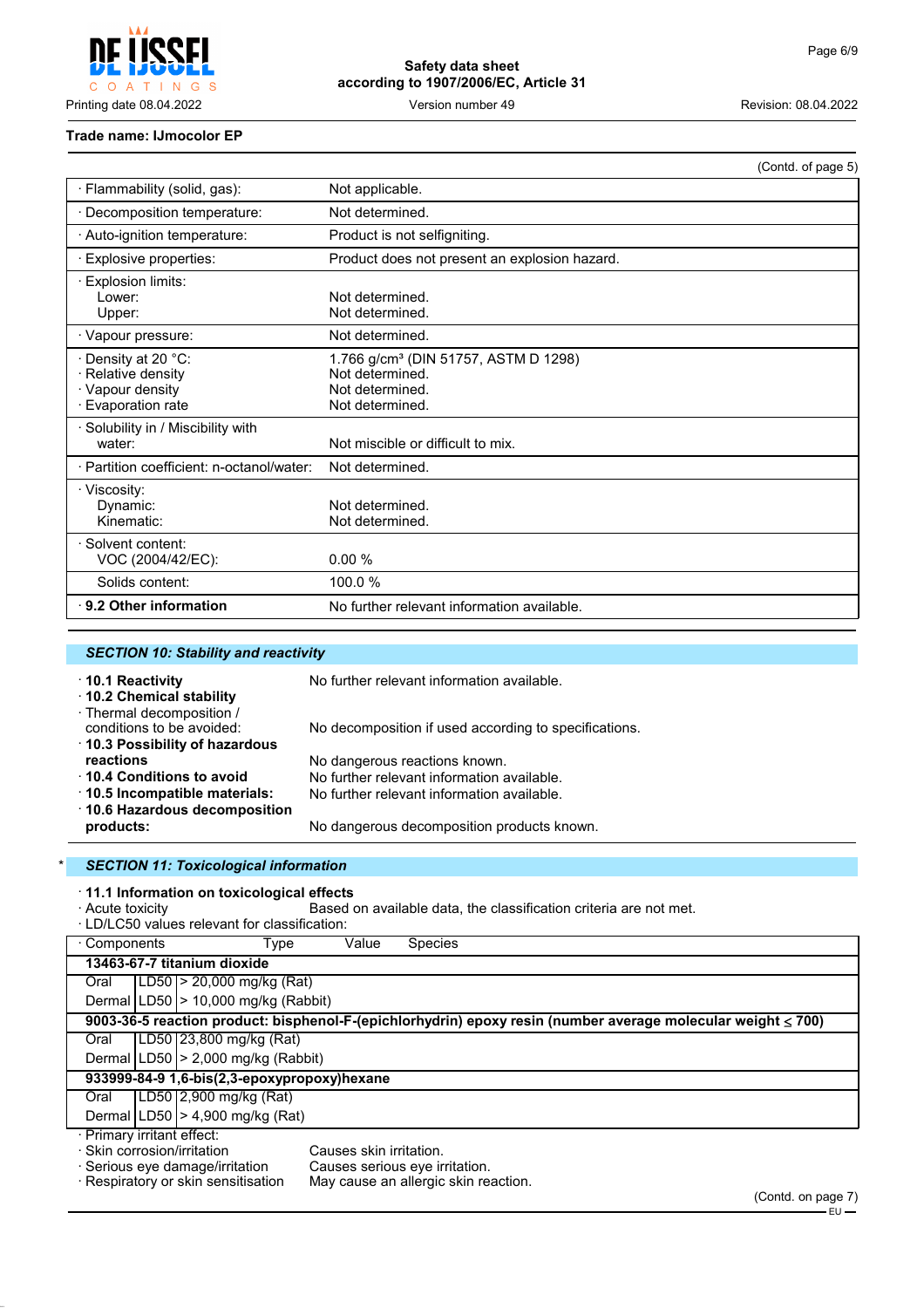

(Contd. of page 6)

#### **Trade name: IJmocolor EP**

| · Additional toxicological information:                              |                                                                           |  |  |
|----------------------------------------------------------------------|---------------------------------------------------------------------------|--|--|
|                                                                      | · CMR effects (carcinogenity, mutagenicity and toxicity for reproduction) |  |  |
| · Germ cell mutagenicity                                             | Based on available data, the classification criteria are not met.         |  |  |
| · Carcinogenicity                                                    | Based on available data, the classification criteria are not met.         |  |  |
| · Reproductive toxicity                                              | Based on available data, the classification criteria are not met.         |  |  |
| STOT-single exposure                                                 | Based on available data, the classification criteria are not met.         |  |  |
| STOT-repeated exposure                                               | Based on available data, the classification criteria are not met.         |  |  |
| · Aspiration hazard                                                  | Based on available data, the classification criteria are not met.         |  |  |
|                                                                      |                                                                           |  |  |
| <b>SECTION 12: Ecological information</b>                            |                                                                           |  |  |
| $\cdot$ 12.1 Toxicity<br>· Aquatic toxicity:<br>12.2 Persistence and | No further relevant information available.                                |  |  |

| degradability                                   | No further relevant information available.                                                                                                                                                                                                                                                                                       |  |  |
|-------------------------------------------------|----------------------------------------------------------------------------------------------------------------------------------------------------------------------------------------------------------------------------------------------------------------------------------------------------------------------------------|--|--|
| 12.3 Bioaccumulative potential                  | No further relevant information available.                                                                                                                                                                                                                                                                                       |  |  |
| 12.4 Mobility in soil<br>· Ecotoxical effects:  | No further relevant information available.                                                                                                                                                                                                                                                                                       |  |  |
| · Remark:                                       | Toxic for fish                                                                                                                                                                                                                                                                                                                   |  |  |
| Additional ecological information:              |                                                                                                                                                                                                                                                                                                                                  |  |  |
| · General notes:                                | Water hazard class 2 (German Regulation) (Self-assessment): hazardous for water<br>Do not allow product to reach ground water, water course or sewage system.<br>Danger to drinking water if even small quantities leak into the ground.<br>Also poisonous for fish and plankton in water bodies.<br>Toxic for aquatic organisms |  |  |
| $\cdot$ 12.5 Results of PBT and vPvB assessment |                                                                                                                                                                                                                                                                                                                                  |  |  |
| $\cdot$ PBT:                                    | Not applicable.                                                                                                                                                                                                                                                                                                                  |  |  |
| · vPvB:                                         | Not applicable.                                                                                                                                                                                                                                                                                                                  |  |  |
| 12.6 Other adverse effects                      | No further relevant information available.                                                                                                                                                                                                                                                                                       |  |  |
|                                                 |                                                                                                                                                                                                                                                                                                                                  |  |  |

### *SECTION 13: Disposal considerations*

# · **13.1 Waste treatment methods**

Must not be disposed together with household garbage. Do not allow product to reach sewage system.

| · European waste cataloque |                                                                                                 |  |  |
|----------------------------|-------------------------------------------------------------------------------------------------|--|--|
|                            | 08 00 00   WASTES FROM THE MANUFACTURE, FORMULATION, SUPPLY AND USE (MFSU) OF COATINGS (PAINTS, |  |  |
|                            | VARNISHES AND VITREOUS ENAMELS), ADHESIVES, SEALANTS AND PRINTING INKS                          |  |  |
|                            | 08 01 00 wastes from MFSU and removal of paint and varnish                                      |  |  |
|                            | 08 01 99 wastes not otherwise specified                                                         |  |  |
| HP4                        | Irritant - skin irritation and eye damage                                                       |  |  |
| HP7                        | Carcinogenic                                                                                    |  |  |
| HP13                       | Sensitising                                                                                     |  |  |
| HP14                       | Ecotoxic                                                                                        |  |  |
|                            |                                                                                                 |  |  |

· Uncleaned packaging:

Disposal must be made according to official regulations.

| <b>SECTION 14: Transport information</b>            |                                                                                                                                                                                                                         |
|-----------------------------------------------------|-------------------------------------------------------------------------------------------------------------------------------------------------------------------------------------------------------------------------|
| $\cdot$ 14.1 UN-Number<br>· ADR/RID/ADN. IMDG. IATA | UN3082                                                                                                                                                                                                                  |
| 14.2 UN proper shipping name<br>· ADR/RID/ADN       | 3082 ENVIRONMENTALLY HAZARDOUS SUBSTANCE,<br>LIQUID, N.O.S. (bis[4-(2,3-epoxypropoxy)phenyl]propane,<br>reaction product: bisphenol-F-(epichlorhydrin) epoxy resin                                                      |
| · IMDG                                              | (number average molecular weight $\leq 700$ ))<br>ENVIRONMENTALLY HAZARDOUS SUBSTANCE, LIQUID,<br>N.O.S. (bis[4-(2,3-epoxypropoxy)phenyl]propane, reaction<br>product: bisphenol-F-(epichlorhydrin) epoxy resin (number |
| · IATA                                              | average molecular weight ≤ 700)), MARINE POLLUTANT<br>ENVIRONMENTALLY HAZARDOUS SUBSTANCE, LIQUID,<br>N.O.S. (bis[4-(2,3-epoxypropoxy)phenyl]propane, reaction                                                          |
|                                                     | (Contdonn)                                                                                                                                                                                                              |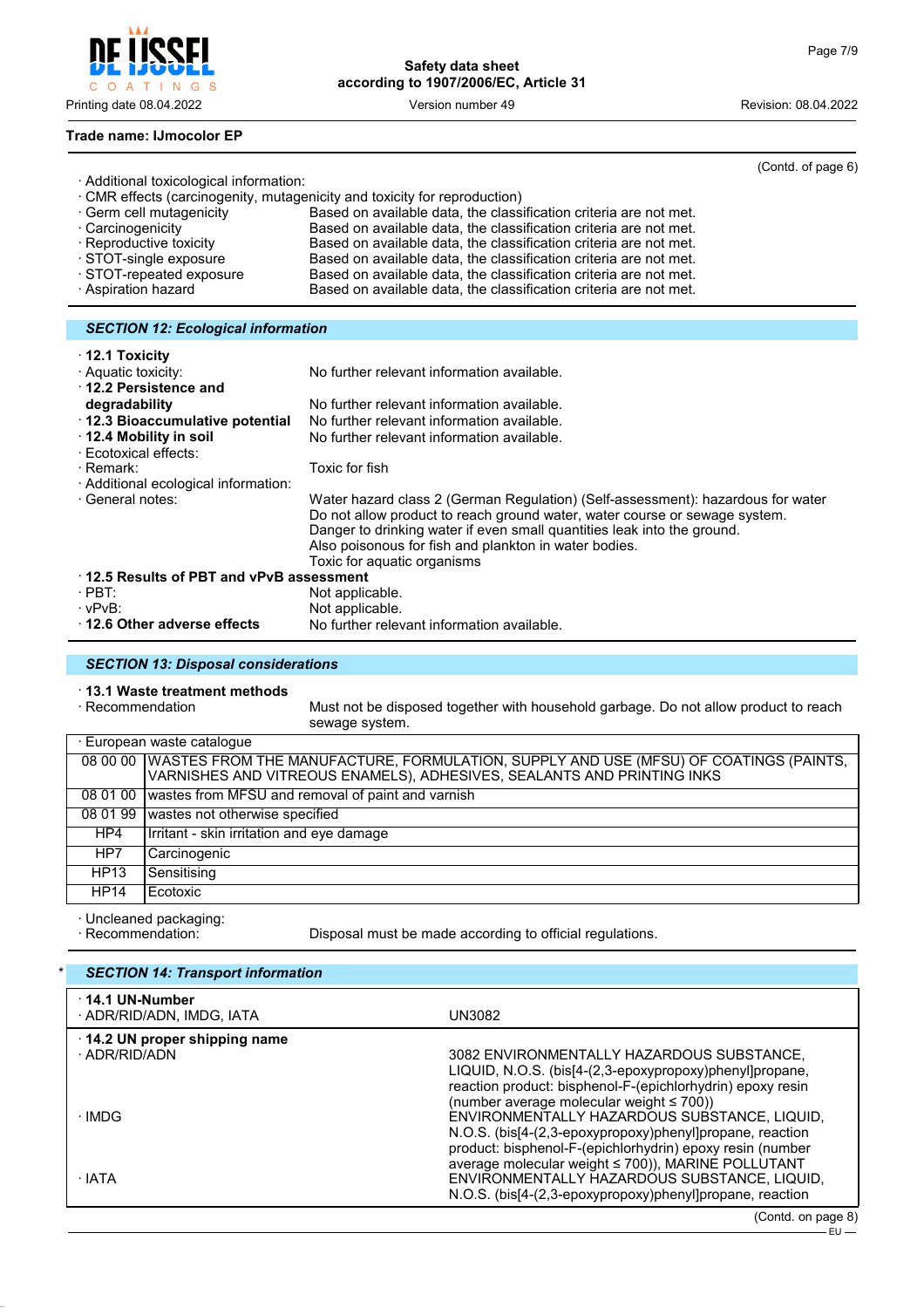

### **Trade name: IJmocolor EP**

|                                                                                                                               | (Contd. of page 7)                                                                                                                                                                                                                  |
|-------------------------------------------------------------------------------------------------------------------------------|-------------------------------------------------------------------------------------------------------------------------------------------------------------------------------------------------------------------------------------|
|                                                                                                                               | product: bisphenol-F-(epichlorhydrin) epoxy resin (number<br>average molecular weight $\leq 700$ ))                                                                                                                                 |
| · 14.3 Transport hazard class(es)                                                                                             |                                                                                                                                                                                                                                     |
| · ADR/RID/ADN<br>· Class<br>· Label                                                                                           | 9 (M6) Miscellaneous dangerous substances and articles.                                                                                                                                                                             |
| · IMDG, IATA<br>· Class<br>· Label                                                                                            | 9 Miscellaneous dangerous substances and articles.<br>g                                                                                                                                                                             |
| 14.4 Packing group<br>· ADR/RID/ADN, IMDG, IATA                                                                               | Ш                                                                                                                                                                                                                                   |
| ⋅14.5 Environmental hazards:<br>· Marine pollutant:<br>· Special marking (ADR/RID/ADN):<br>· Special marking (IATA):          | Product contains environmentally hazardous substances: bis[4-<br>(2,3-epoxypropoxy)phenyl]propane<br>Yes<br>Symbol (fish and tree)<br>Symbol (fish and tree)<br>Symbol (fish and tree)                                              |
| 14.6 Special precautions for user<br>· Hazard identification number (Kemler code):<br>· EMS Number:<br>· Stowage Category     | Warning: Miscellaneous dangerous substances and articles.<br>90<br>$F-A, S-F$<br>A                                                                                                                                                  |
| 14.7 Transport in bulk according to Annex II of Marpol<br>and the IBC Code                                                    | Not applicable.                                                                                                                                                                                                                     |
| · Transport/Additional information:                                                                                           |                                                                                                                                                                                                                                     |
| · ADR/RID/ADN<br>· Limited quantities (LQ)<br>· Excepted quantities (EQ)<br>· Transport category<br>· Tunnel restriction code | 5L<br>Code: E1<br>Maximum net quantity per inner packaging: 30 ml<br>Maximum net quantity per outer packaging: 1000 ml<br>3                                                                                                         |
|                                                                                                                               | $(-)$                                                                                                                                                                                                                               |
| · IMDG<br>· Limited quantities (LQ)<br>$\cdot$ Excepted quantities (EQ)                                                       | 5L<br>Code: E1<br>Maximum net quantity per inner packaging: 30 ml<br>Maximum net quantity per outer packaging: 1000 ml                                                                                                              |
| · UN "Model Regulation":                                                                                                      | UN 3082 ENVIRONMENTALLY HAZARDOUS SUBSTANCE,<br>LIQUID, N.O.S. (BIS[4-(2,3-EPOXYPROPOXY)PHENYL]<br>PROPANE, REACTION PRODUCT: BISPHENOL-F-<br>(EPICHLORHYDRIN) EPOXY RESIN (NUMBER AVERAGE<br>MOLECULAR WEIGHT $\leq$ 700)), 9, III |

# *SECTION 15: Regulatory information*

· **15.1 Safety, health and environmental regulations/legislation specific for the substance or mixture**

| · Directive 2012/18/EU                                                    |                                         |
|---------------------------------------------------------------------------|-----------------------------------------|
| · Named dangerous substances -                                            |                                         |
| ANNEX I                                                                   | None of the ingredients is listed.      |
| · Seveso category                                                         | E2 Hazardous to the Aquatic Environment |
| $\cdot$ Qualifying quantity (tonnes) for the<br>application of lower-tier |                                         |
| requirements                                                              | 200 t                                   |
| · Qualifying quantity (tonnes) for the<br>application of upper-tier       |                                         |
| requirements<br>· REGULATION (EC) No 1907/2006                            | 500 t                                   |
| <b>ANNEX XVII</b>                                                         | Conditions of restriction: 3            |
|                                                                           |                                         |

(Contd. on page 9)